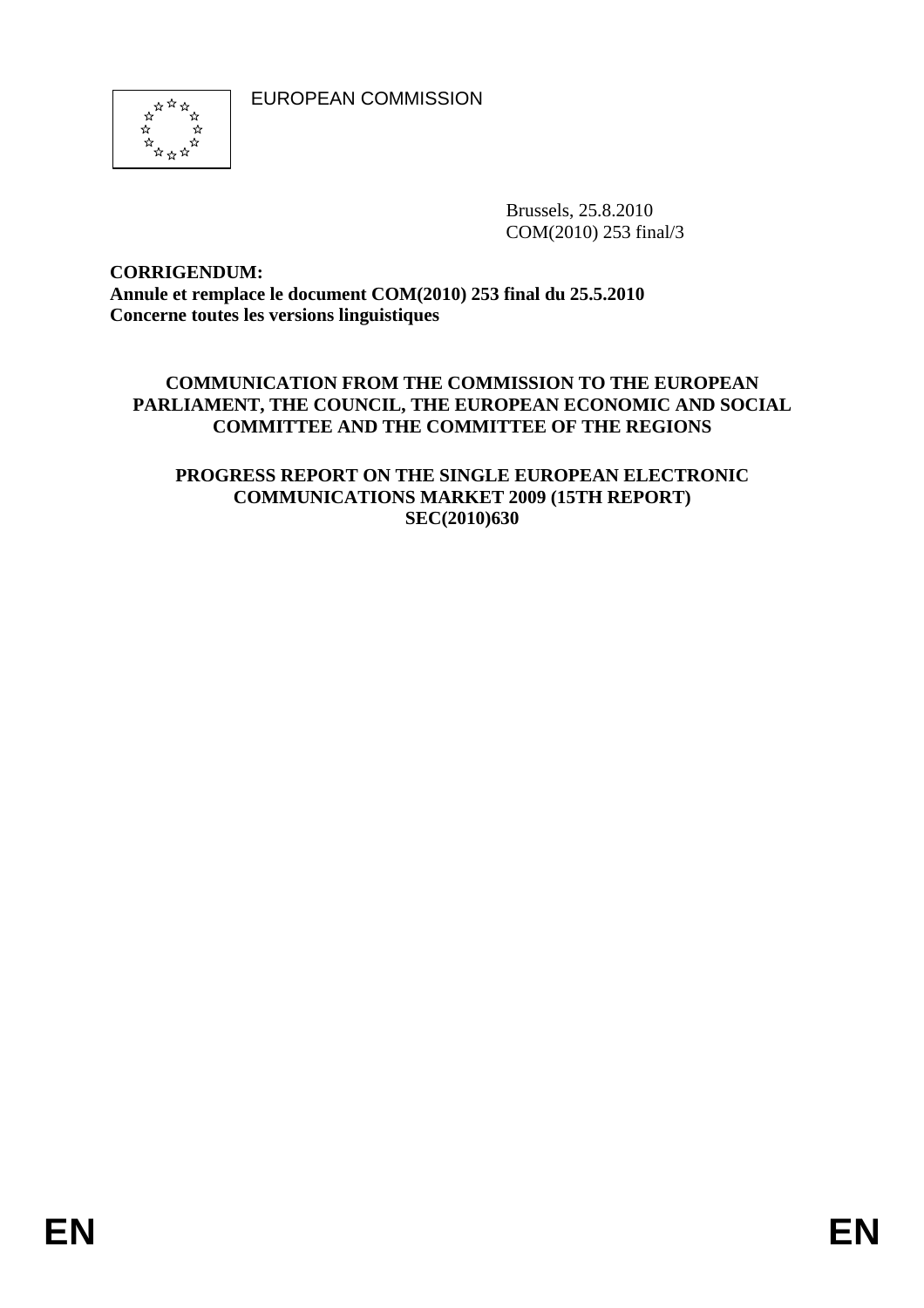#### **1. INTRODUCTION**

This Communication reports on market and regulatory developments in the EU's electronic communications sector in  $2009<sup>1</sup>$ 

Whilst the current EU regulatory framework has brought benefits to European citizens in terms of innovative and increasingly affordable electronic communications services some serious obstacles still need to be overcome. There are still concerns regarding the independence and the effectiveness of national regulatory authorities (NRAs). Significant differences in wholesale and retail prices across Member States cannot be justified by the characteristics of the markets alone but are also the result of diverse regulatory approaches. For example, the wholesale mobile termination charges in the Member States with the five most expensive charges are on average 2.5 times higher than in the Member States with the five cheapest charges. Similarly, the average retail mobile price per minute is almost four times higher on average in the Member States with the five most expensive tariffs compared to the five cheapest tariffs. These differences are exacerbated by a failure to apply remedies in a consistent, timely, transparent and predictable manner and by the lack of NRAs' capacity to act in the face of new technological and market developments. Consumers and businesses are still faced with 27 different markets and are thus not able to take advantage of the economic potential of a single market.

Electronic communications markets such as voice telephony are maturing and growth in the sector is slowing down. Future sustainable growth will require new service innovation and business models. It is now imperative to move to the next generation environment, with its new opportunities and challenges. This transition requires significant investment in enhancing the capacity of fixed and mobile networks.

On 19 May 2010, under the umbrella of the Europe 2020 strategy<sup>2</sup>, the Commission adopted a Digital Agenda<sup>3</sup> setting out a number of policy measures to boost the digital economy, to stimulate the transition to a high-speed environment and to strengthen the single online market. These measures need to be accompanied by consistent regulatory approaches and the efficient enforcement of remedies. Furthermore, the revised regulatory framework<sup>4</sup> which entered into force on 19 December 2009 will need to be properly transposed and applied in a timely manner by Member States.

#### **2. MARKET DEVELOPMENTS**

Although the sector weathered the economic downturn in 2009, the maturing nature of traditional markets such as fixed and mobile voice telephony presents significant challenges to growth. The rapid rate of growth witnessed since liberalisation has slowed in recent years. Increases in data revenues are not yet compensating for declining voice revenues.

<sup>1</sup> Unless otherwise indicated the situation is described as of 31 December 2009 and the market data are those applying on 1 October 2009

COM (2010) 2020

<sup>3</sup> A Digital Agenda for Europe

<sup>4</sup> OJ L 337 of 18.12.2009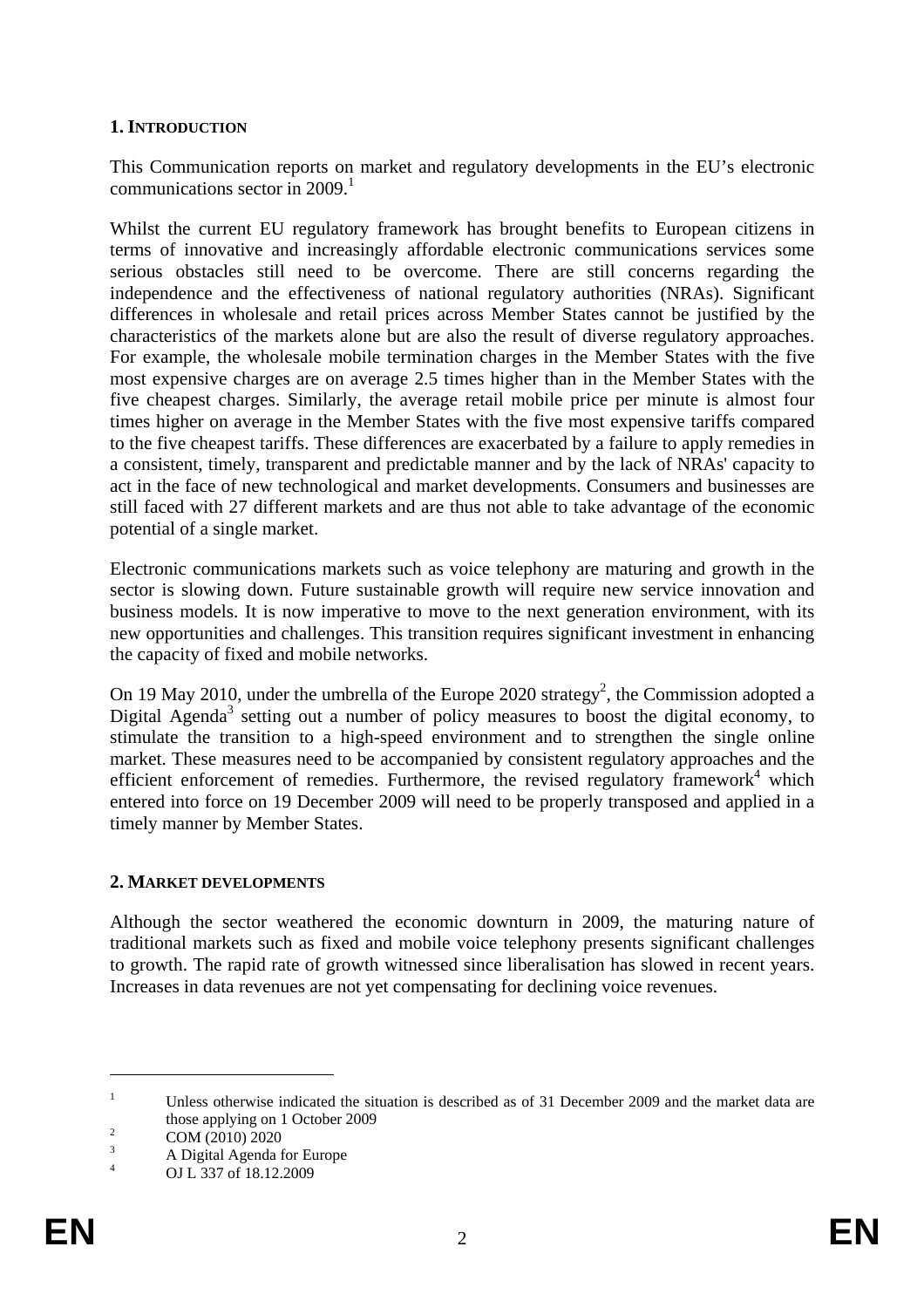The economic climate weakened user spending. Large cost-cutting plans combined with factors such as business models based on flat-rate products have, however, ensured continued profitability. Investment declined and largely focused on fixed networks. In most countries, however, investment in next generation access networks is still limited, though spurred on by cable competition and investments by local authorities. While it will be difficult to return to the growth rates of the past, there are good prospects for achieving positive growth rates in 2010/2011, thanks to GDP recovery and increased user spending.

In 2008, revenues in the electronic communications sector amounted to €351 billion in the EU, which represents about half of the ICT sector overall. Seven of the ten largest telecoms operators in the world are European. 43% of the electronic communications sector revenues are driven by fixed voice telephony and fixed internet access (including business data services), 47% by mobile services (voice and data) and the remaining 10% by Pay  $TV^5$ . According to the European Information Technology Observatory (EITO), growth in 2009 was close to zero (Table 1):

|                                                        | <b>Growth rate</b> | <b>Share in telecom</b><br>service revenues |
|--------------------------------------------------------|--------------------|---------------------------------------------|
| Fixed voice telephony and Internet access and services | $-2.5\%$           | 36%                                         |
| fixed voice telephony                                  | $-6.3\%$           | 24%                                         |
| internet access and services                           | 5.6%               | 12%                                         |
| Mobile voice telephony and mobile data services        | 0.6%               | 47%                                         |
| mobile voice telephony                                 | $-1.8\%$           | 36%                                         |
| mobile data services                                   | $9.3\%$            | 11%                                         |
| <b>Business data services</b>                          | $0.6\%$            | 7%                                          |
| Pay TV                                                 | 11.7%              | 10%                                         |
| <b>Total Telecom Services</b><br>(Carrier Services)    | $0\%$              | 100\%                                       |

**Table 1** 

**Source: EITO (2009)** 

## **Broadband**

In 2009, some Member States (e.g. the Netherlands, Denmark) were world leaders in terms of penetration. The average fixed broadband penetration rate reached 24.8%<sup>6</sup> which represents an increase of 2 percentage points compared to the previous year's figures, although the growth rate has slowed by more than one third.

<sup>5</sup> Revenues from pay TV services include total subscription revenues from Pay-TV channels and services (i.e. premium channels and satellite, cable, ADSL and terrestrial bouquets) 6

Penetration rate based on population as of 1 January 2010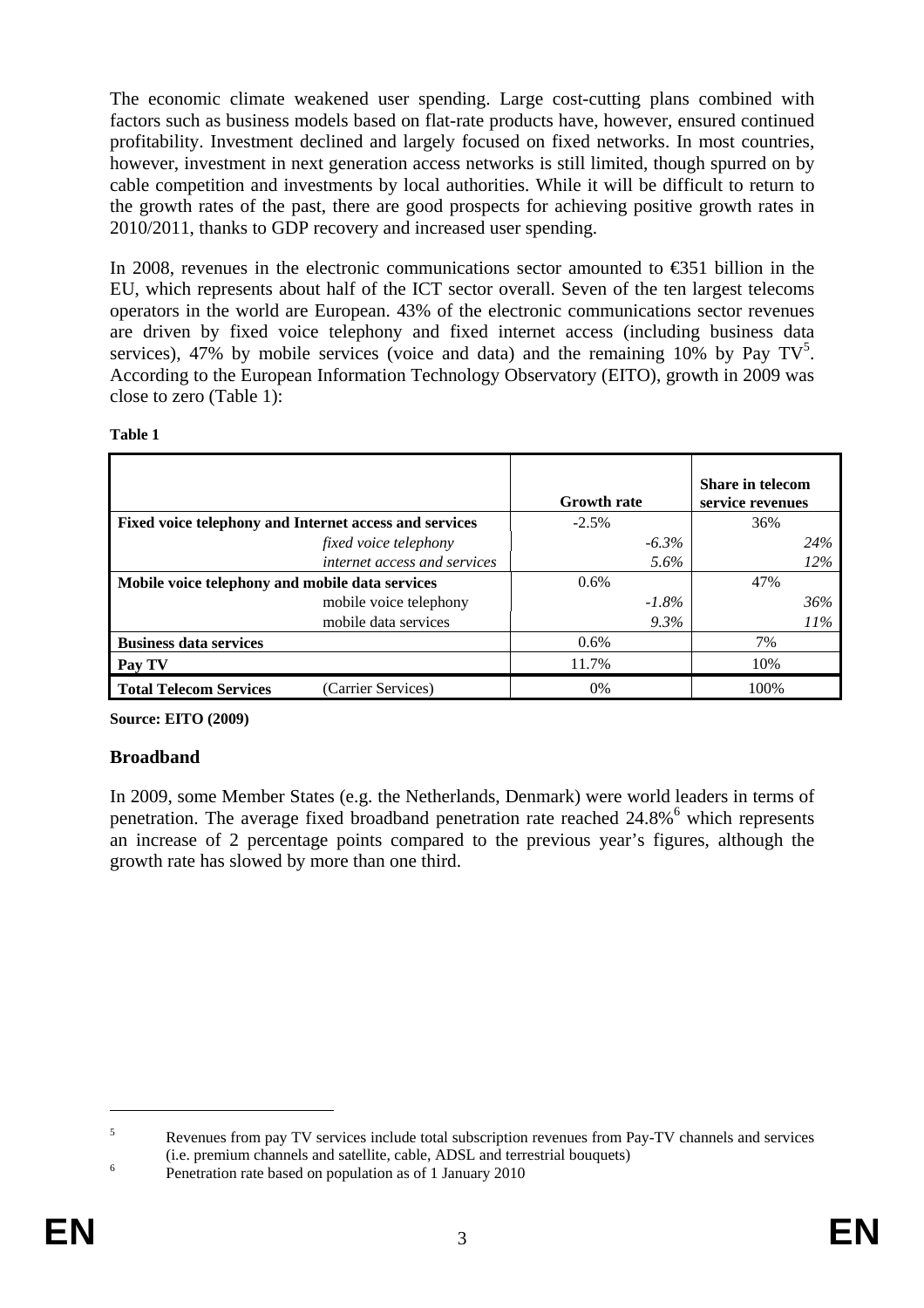



Most broadband lines are based on xDSL technologies. The deployment of high-capacity broadband is still limited, with about a quarter of lines providing more than 10 megabit per second (Mbps). Europe is falling behind when it comes to next generation access. Lines based on fibre to the premises<sup>7</sup> only represent between 1.8% and 5% of all fixed broadband lines, pointing to the need to improve the conditions for the deployment of next generation access networks (NGAs). Retail prices declined, mostly as a consequence of speed upgrades and flatrate based bundled offers.

Since July 2003 the market share of the incumbent operators in the fixed broadband market has declined and is now stabilising at 45% (48.3% if resale is included). However, in some countries the incumbents are regaining market share. Local loop unbundling has grown (73.7% of new entrants DSL lines, up from 69.2% in January 2009), mostly at the expense of resale, which shrunk from 12.9% of new entrants' DSL lines in January 2009 to 9.4% in January 2010. Unbundled local loops allow entrants to offer triple play services including TV over IP.

# **Mobile**

While much of the growth of recent years has been driven by mobile communications, the sector is now at a crossroads. While accounting for more than 80% of overall mobile revenues, the share of voice communications in terms of traffic is declining to the benefit of data, which puts great pressure on network capacity. Mobile internet revenues only drive 4% of the total mobile revenues. The average penetration of dedicated mobile broadband cards is growing rapidly the penetration rate being 5.2% compared with 2.8% in January 2009(Figure 2). In Finland, Portugal and Austria the penetration rate exceeds 15%. Convergence has become a reality with mobile operators adapting their business models as new actors such as internet service providers and manufacturers enter the mobile broadband market.

Including fibre to the home (FTTH) and fibre to the building (FTTB) accompanied with local area network (LAN) solutions, but excluding so called VDSL (Very high Bit Rate DSL) technologies.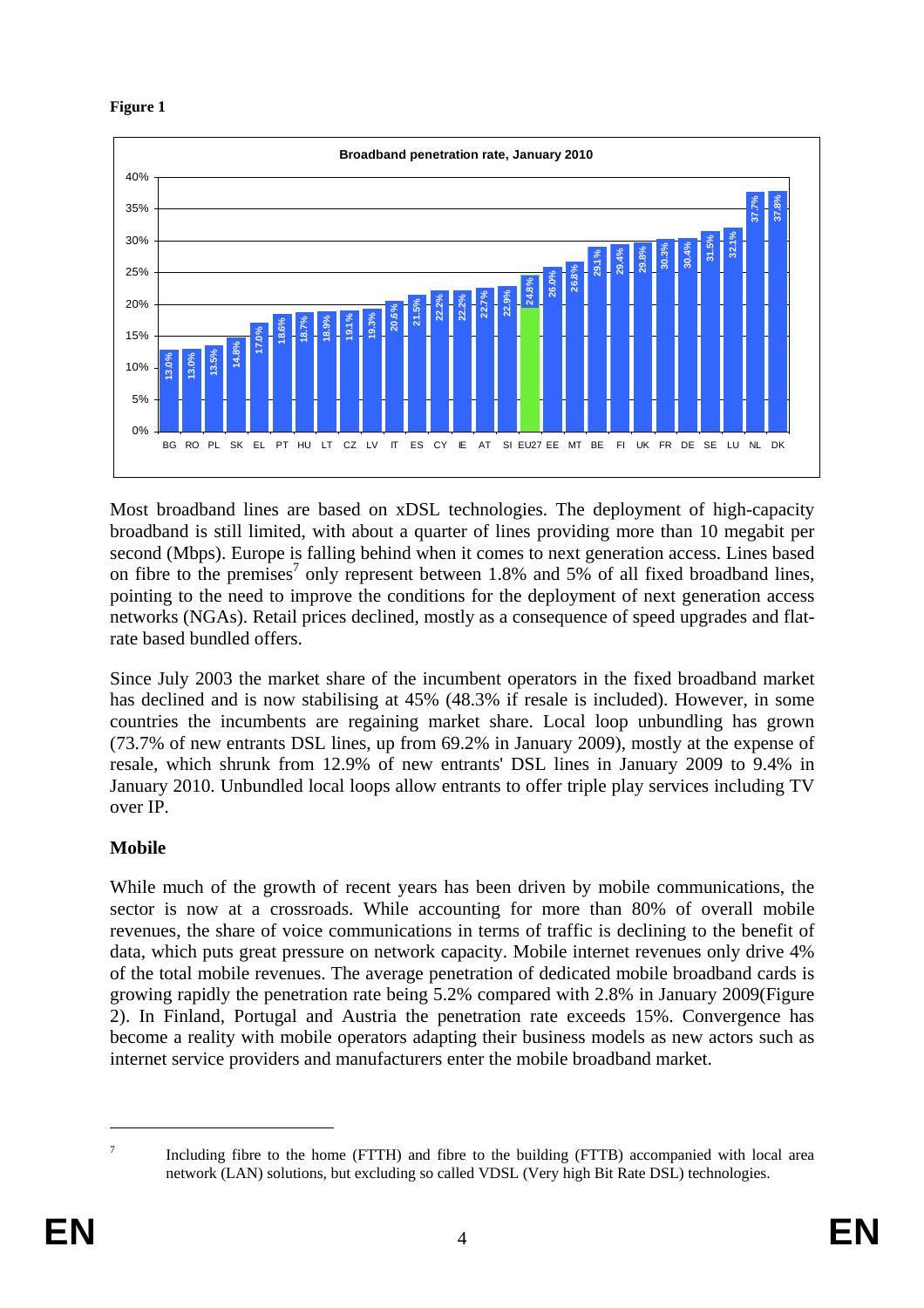

#### **3. REGULATORY ENVIRONMENT**

## **Institutional framework**

## *Independence of NRAs*

The independence of NRAs is key to safeguarding fair and effective regulation. The need to ensure effective structural separation of Member States' regulatory functions from activities associated with ownership or control of operators has given rise to ongoing infringement proceedings against Latvia, Lithuania and Romania.

The dismissal of NRA chairpersons led the Commission to take action against Member States (Romania, Slovakia) and to launch an investigation into the criteria for dismissal in Slovenia. The revised regulatory framework requires Member States to ensure that the head of the NRA can be dismissed only if s/he no longer fulfils the conditions required for the performance of his/her duties which are laid down in advance in national law. The Commission will continue to focus its attention on this in the run-up to the implementation of the revised regulatory framework.

#### *NRA powers and resources*

As stated by the European Court of Justice NRAs must have all necessary powers to undertake their duties $8$ .

The revised regulatory framework requires that NRAs have adequate financial and human resources to carry out the tasks assigned to them. In several Member States, the difficult economic situation makes it even more challenging to guarantee sufficient resources.

<sup>8</sup> C-424/07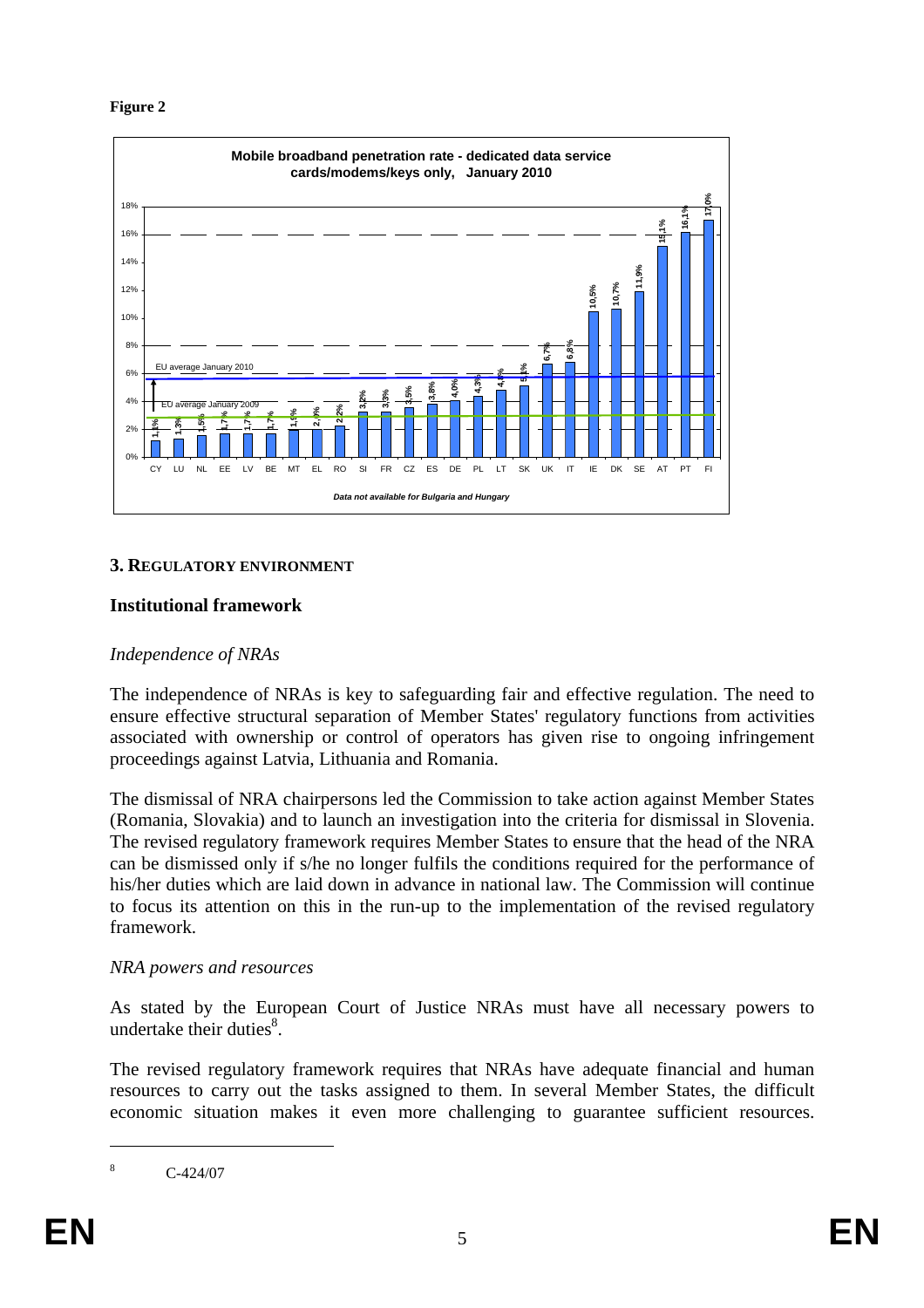Although most NRAs seem to be well equipped to carry out their regulatory tasks, the issue of limited resources was reported in a number of Member States.

# *Appeals*

Access to an effective judicial review of NRA decisions is a fundamental right of all affected parties. Following the interpretation of 'affected party' given by the European Court of Justice<sup>9</sup>, changes in previous practice have been reported. In Austria, the NRA now involves all relevant stakeholders in the market review proceedings. In Sweden new legislation enables all market players and users to appeal against the NRA's decisions.

The time and resources consumed by appeal proceedings remain a serious challenge for effective regulation and legal certainty. This was reported to be the case e.g. in Belgium, Greece, Luxembourg, Poland, Portugal, Sweden and the UK. In some cases regulators are concerned that the number of appeals and disputes is affecting their work plan.

## **Regulatory measures**

## *Market analysis and remedies*<sup>10</sup>

While some NRAs advanced with their regular periodic reviews and/or addressed the key bottlenecks with more effective remedies tailored for a next generation environment (e.g. access to unbundled fibre loops in the Netherlands), other regulators produced limited results (e.g. Belgium, Luxembourg). Romania and Bulgaria, whilst making progress, have yet to finalise their first round market reviews. In certain cases, remedies are outdated when they finally become available, e.g. ATM bitstream in Germany. Lack of clarity in remedies further delays their take-up and also tends to provoke disputes which further consume regulators' resources.

Further to the Community consultation mechanism, the Commission uses its implementation powers issuing Recommendations to reinforce consistent regulation. The enhanced role of the Commission in remedies and the new institutional set-up provided in the revised framework will need to be exploited effectively to enhance consistency. Particularly vital is timely action taken by Body of European Regulators for Electronic Communications (BEREC).

## *Broadband*

The competitive situation in broadband markets has recently stagnated or even reversed in some Member States. This is partly because remedies were not enforced in an effective and timely manner. In some cases, important access products have been made available only recently, e.g. naked DSL in the Czech Republic, Cyprus and Slovenia or bitstream in Slovakia. The relevant reference offers, such as for ADSL or VDSL, are sometimes delayed (e.g. in Italy, Germany, Belgium, Bulgaria or Luxembourg).

The current market trend towards bundled products is significantly affecting the competitive dynamics and is creating an additional regulatory challenge for NRAs. It is necessary to examine the extent to which available wholesale access products enable alternative operators to compete with the incumbents' bundles at retail level.

<sup>9</sup>  $\frac{9}{10}$  C-426/05

<sup>10</sup> See also the Communication on Market Reviews under the EU Regulatory Framework (3rd report).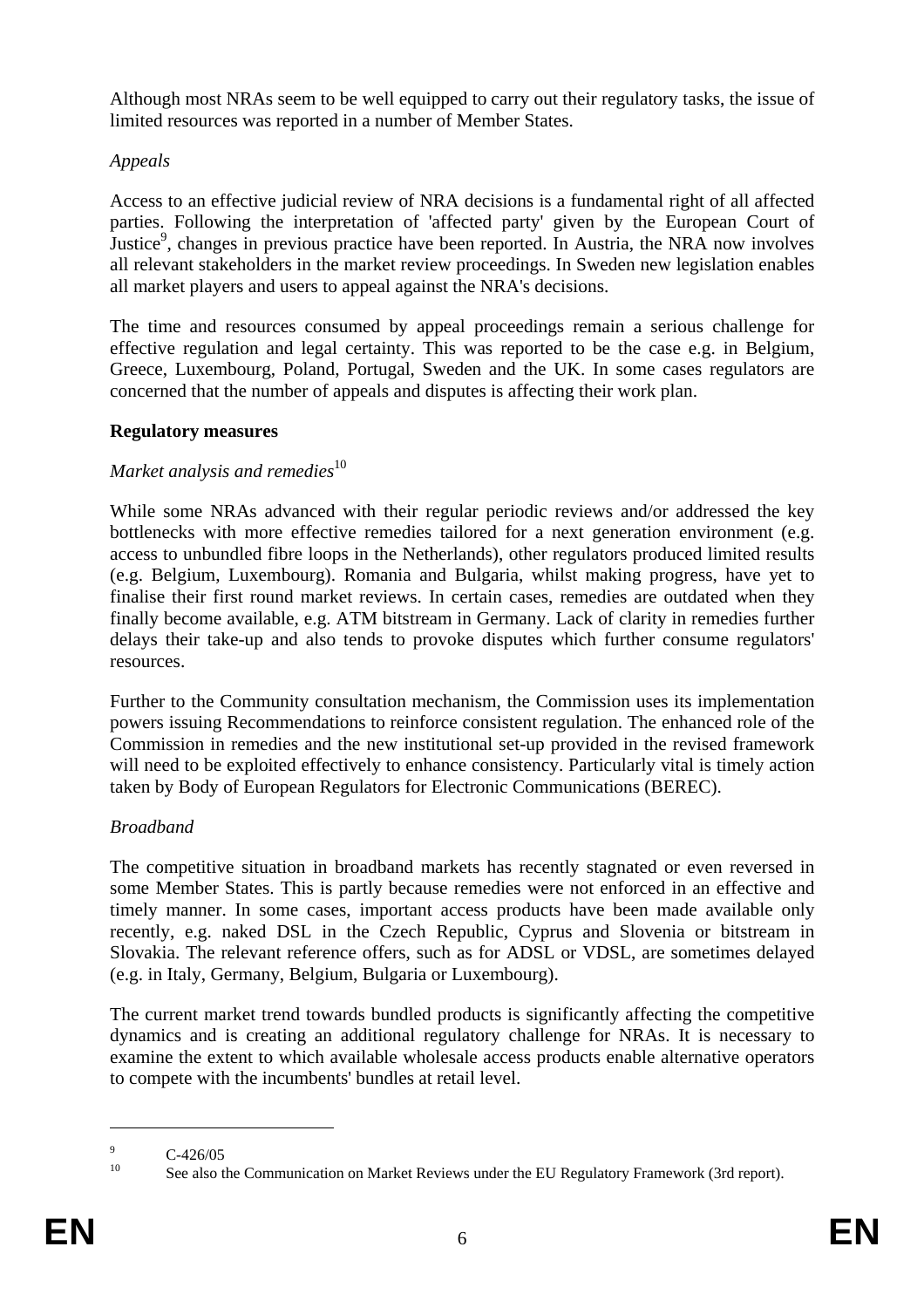Whilst some NRAs included fibre in the wholesale broadband markets and have imposed obligations (e.g. the Netherlands, Finland, Latvia, Estonia) others excluded fibre from the market or did not regulate it (e.g. France, Germany, Italy, Cyprus, Greece, Luxembourg, Sweden). The Netherlands have imposed an obligation of unbundling fibre loops. Some NRAs have differentiated the remedies imposed on fibre and copper networks (e.g. Estonia, the Netherlands and Finland).

In order to foster the deployment of NGAs, legislative measures have been taken (e.g. in Portugal, Austria, France, Slovenia) to facilitate access to physical infrastructure and facility sharing. In addition, access to passive infrastructure has been imposed by many NRAs, in order to facilitate network deployment by alternative operators (e.g. Denmark, Greece, Estonia, Slovenia, Portugal, Germany, France, Spain). Measures in relation to in-house wiring have been adopted by means of symmetric obligations in France, Portugal and Spain.

Further consistency, transparency and legal certainty are needed in regulatory measures such as those concerning the migration from copper to fibre. To this effect, the Commission will adopt a Recommendation on regulated access to NGAs in the course of 2010.

#### *Mobile*

Mobile termination rates (MTRs) continued to fall (by 18.4% compared to 14.8% in 2008), but still with significant discrepancies between Member States (Figure 3). The rates are lowest in Cyprus (1.95 €cents) while Bulgaria has the highest (12.4 €cents). MTRs remain high when compared to fixed interconnection rates. Divergences in the regulatory treatment of termination rates create distortions of competition and hinder the development of the single market. That is why the Commission adopted a Recommendation for the regulatory treatment of fixed and mobile call termination rates<sup>11</sup>. Further reductions are expected when NRAs implement the Recommendation.

#### **Figure 3**



<sup>&</sup>lt;sup>11</sup> OJ L 124, 20.05.2009, p.67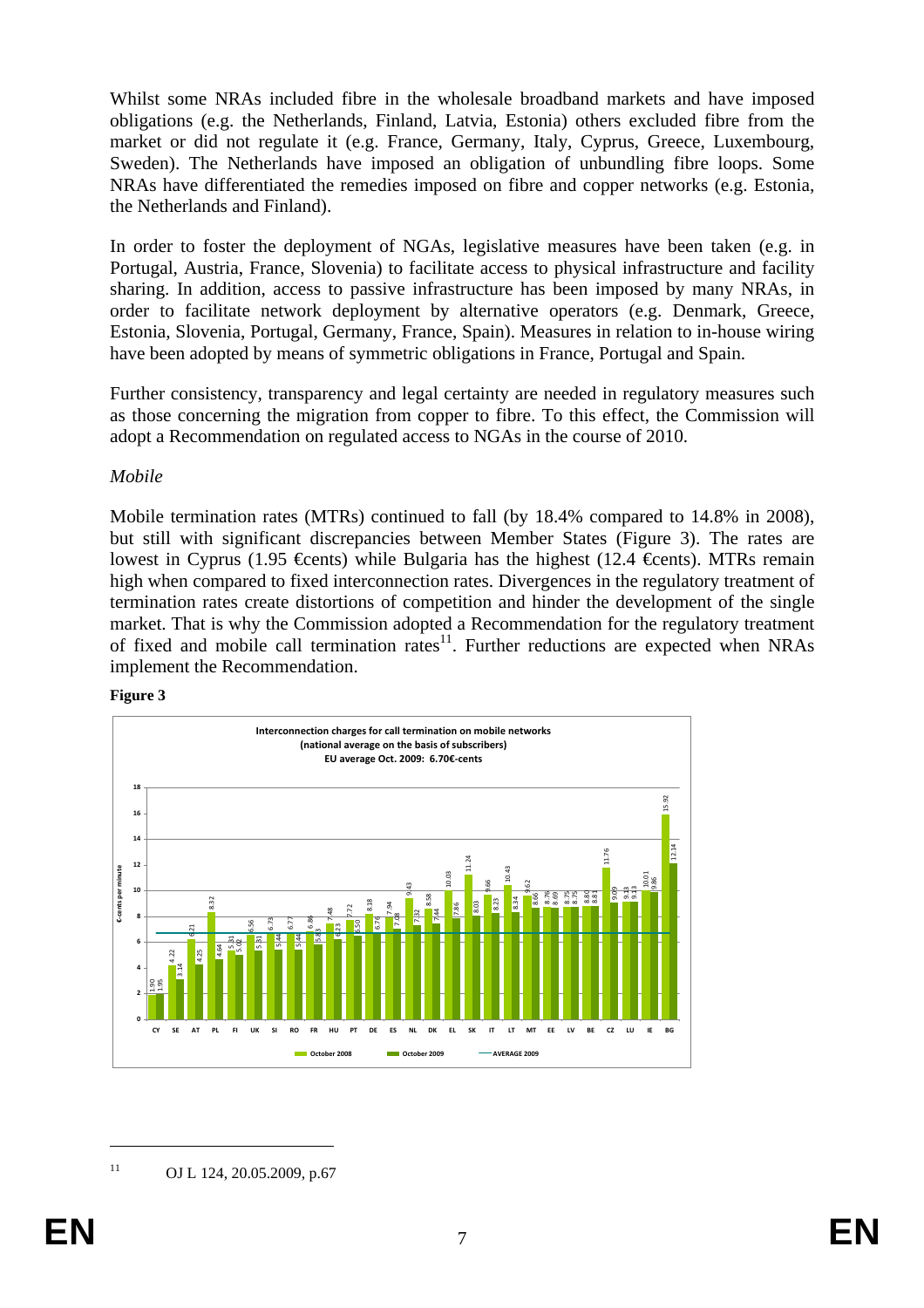# *Fixed*

Retail voice calls markets were further deregulated in United Kingdom, Slovenia, the Netherlands, Malta, Spain, Austria and Germany. Retail leased lines market regulation was withdrawn in Finland, Germany, Czech Republic and Italy. At the wholesale level deregulation took place in transit markets (Sweden, Spain, Germany) and in the market for trunk segments of leased lines (Italy, Poland, Spain). Actions by NRAs in relation to fixed termination have resulted in a modest reduction in the levels of average fixed termination rates. However the levels of such rates still remain diverse (Figure 4). **Figure 412**



Divergences in termination rates among Member States (Figure 5) have not decreased over the last years. Variations for fixed termination rates are slightly increasing.

<sup>1</sup> 

<sup>&</sup>lt;sup>12</sup> Local level not applicable in Latvia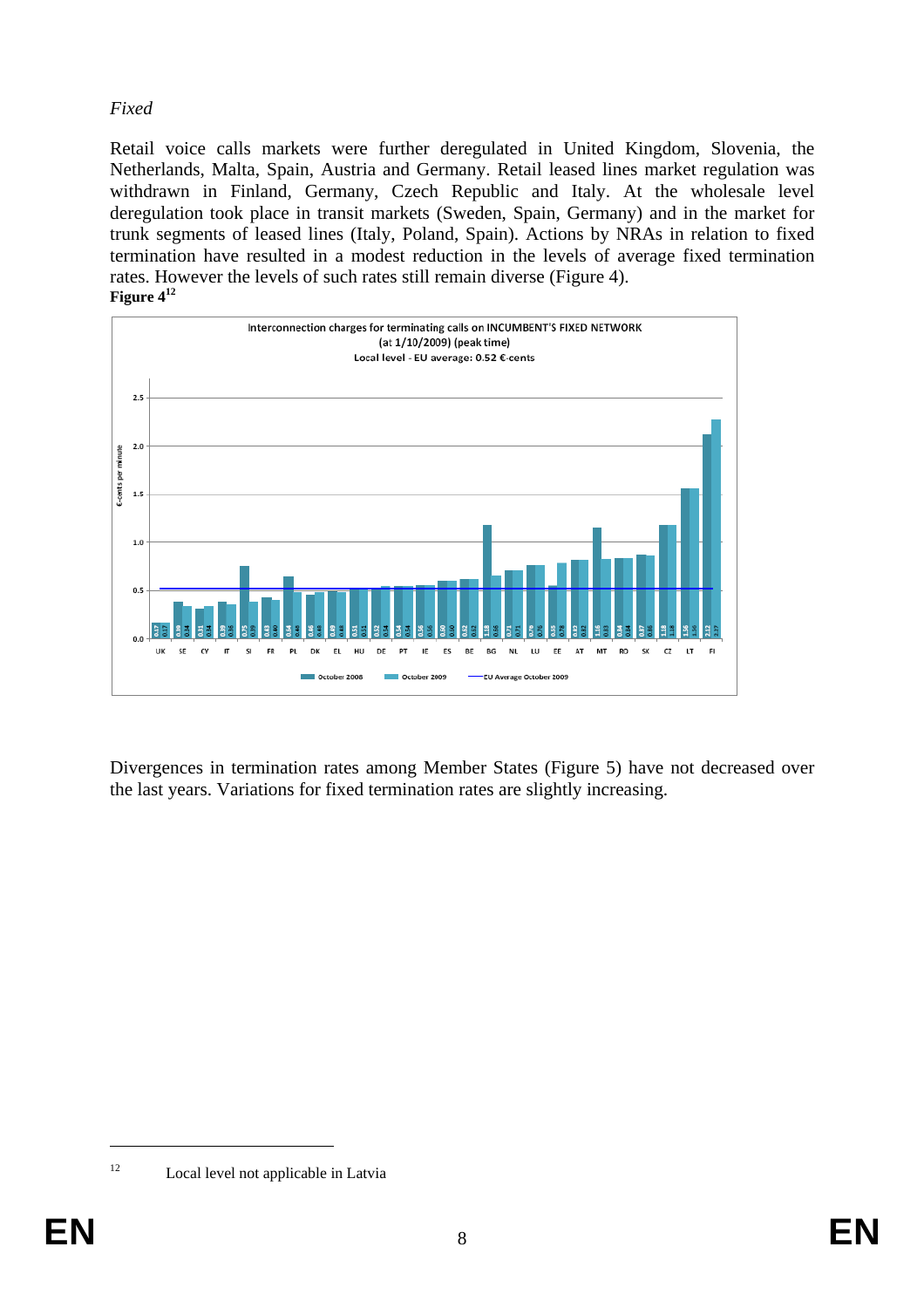**Figure 513**



## **Spectrum management**

## *Digital dividend*

The immediate regulatory actions recommended by the Commission are to complete the switchover from analogue to digital broadcasting by 1 January 2012 and to draw up harmonised conditions of use for the 790-862 MHz sub-band<sup>14</sup>. Coordinated action is needed to open up the digital dividend spectrum for different services, as this will create an opportunity particularly for wireless broadband network operators to gain valuable radio spectrum, which in turn is expected to reinforce competition in the provision of broadband services.

Several Member States adopted strategic decisions on the use of the digital dividend and some have announced their intentions as regards its assignment. In particular, auctions of the digital dividend spectrum will, reportedly, be held in 2010 in Germany, the UK and Sweden. Denmark has already announced that the digital dividend will be used for purposes other than broadcasting, in particular for mobile broadband, and France has similar plans.

## *Spectrum liberalisation*

More Member States took steps towards the introduction of market-based approaches to their spectrum management practices. The revised GSM Directive<sup>15</sup> provides for the introduction in the 900 MHz band of new wireless services, starting with UMTS services. Many Member States had taken regulatory measures to allow the use of 900 MHz and 1800 MHz frequency bands for services relying on technologies other than GSM.

<sup>&</sup>lt;sup>13</sup> The coefficient of variation is the ratio of the standard deviation to the mean<br>  $COM(2009) 586$  and  $C(2009) 8287$ <br>
<sup>15</sup>

OJ 1274, 20.10.2009, p. 25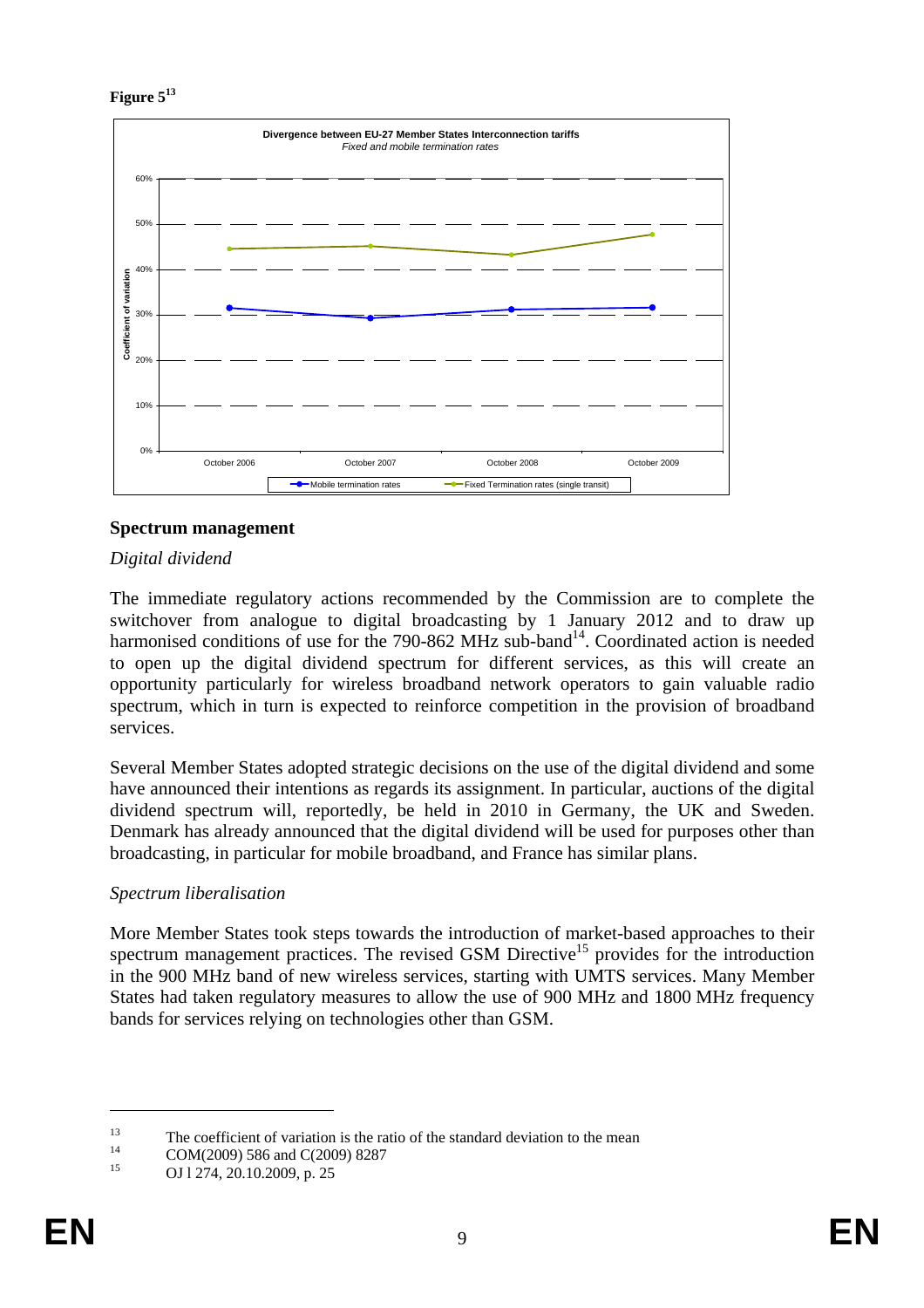## *Mobile Satellite Services (MSS)*

Following a Decision of the European Parliament and the Council<sup>16</sup> on the selection and authorisation of systems providing MSS, a Community selection procedure was completed in May 2009. As a result, two operators were chosen to provide services. Member States need to take swift steps to authorise and to monitor the development of these systems.

## **4. CONSUMER INTEREST**

## *Broadband speeds and prices*

Most broadband lines in Europe are above 2 Mbps and the share has been increasing (figure 6). Broadband retail prices declined, although less than in the previous year. Users have increasingly been receiving faster internet access for similar prices.

#### **Figure 6**



## *Mobile prices*

The Roaming Regulation<sup>17</sup> has significantly lowered roaming charges and improved tariff transparency for mobile phone users travelling within the EU.

The average price per minute of mobile communications declined from  $\epsilon 0.14$  in 2007 to €0.13 in 2008. Strengthened competition, enhanced by more effective regulation of termination rates, has led to a growth in flat-rate offers thereby bringing down retail prices. The most significant declines in percentage took place in Finland and Latvia (Figure 7), but prices still vary widely from  $\epsilon 0.04$  in Latvia to  $\epsilon 0.24$  in Malta. These differences cannot be explained by market characteristics alone thereby indicating that there is, as yet, no single market.

<sup>&</sup>lt;sup>16</sup> OJ L 172, 02.07.2008, p.15<br><sup>17</sup> OJ L 167, 20.6.2000, p.12

OJ L 167, 29.6.2009, p.12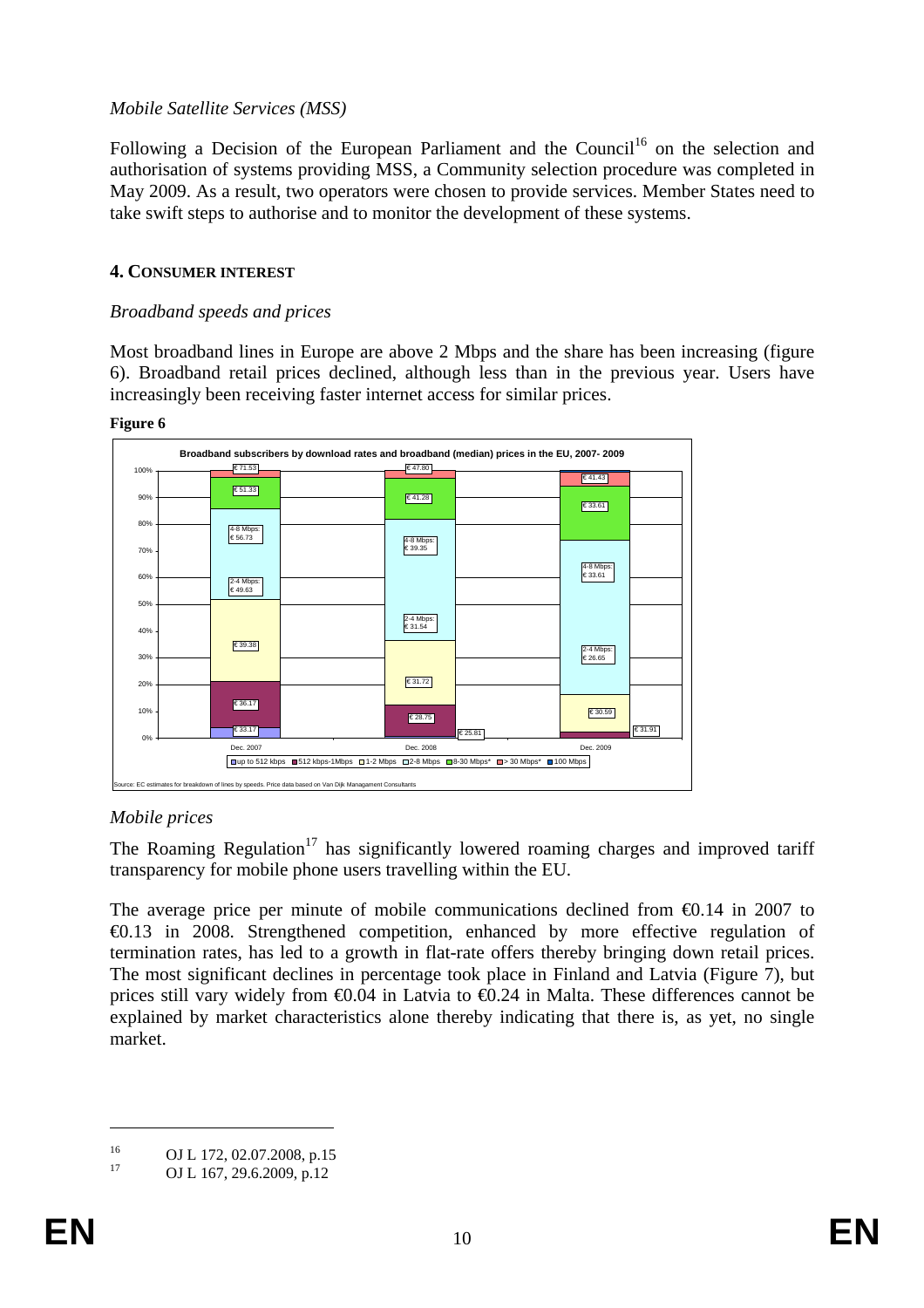

# *Fixed prices*

Fixed voice telephony tariffs increased in 2009. Despite a general downward trend over the past decade, the price of the 3-minute local call increased by 3.7% in 2009<sup>18</sup>, while the 3minute national call increased by 4.8%. The 10-minute local call increased slightly by 0.5%, while the 10-minute national call increased by 4.1% (Figure 8). Since 2007, prices of retail local calls have increasingly diverged and fragmentation for the price of national voice calls has not declined over time (Figures 9 and 10).





<sup>18</sup> OECD methodology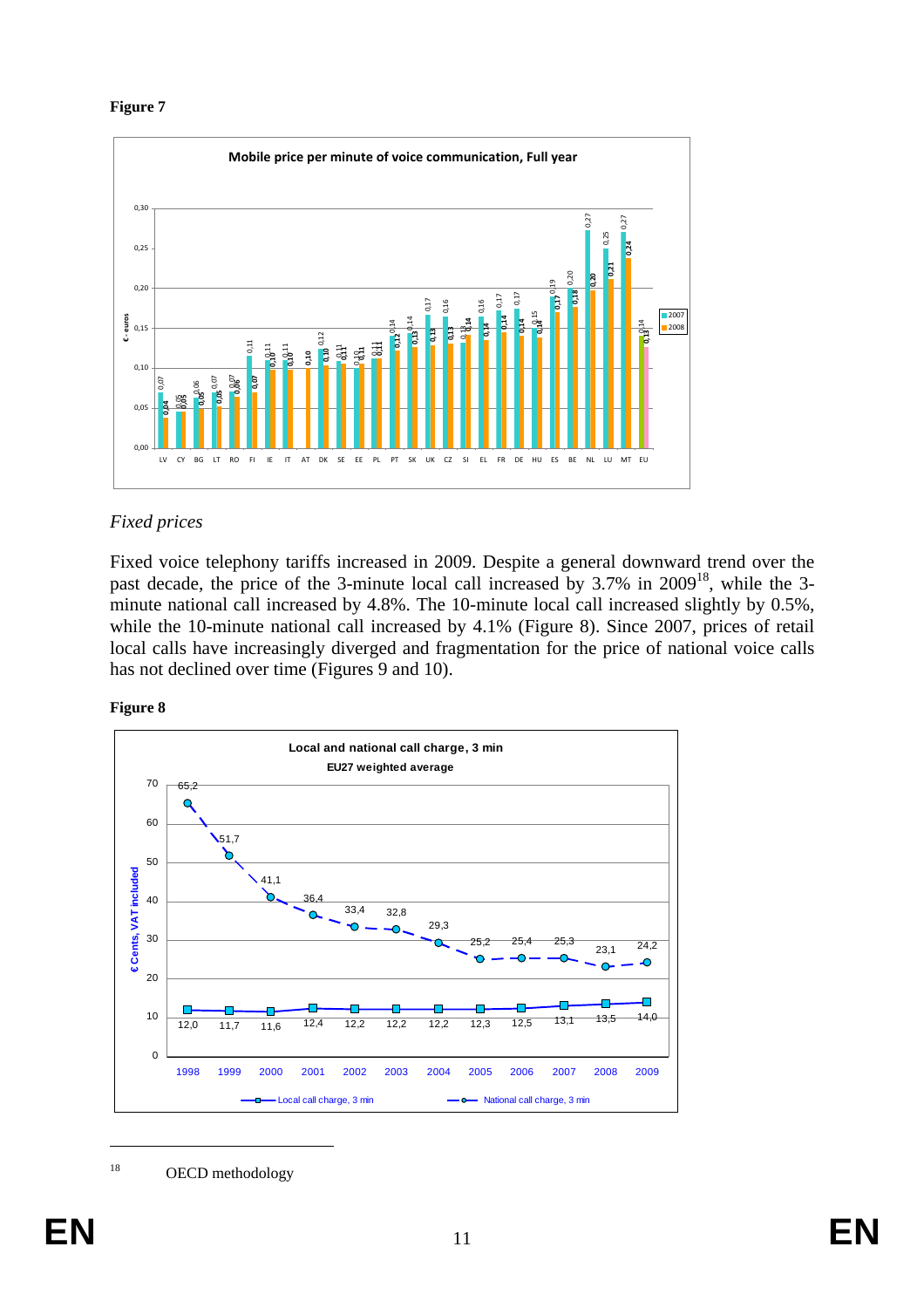





## **Tariff transparency**

Several Member States reinforced transparency through new legislation (e.g. Romania, Portugal, France, United Kingdom, Spain, Lithuania, Poland, Hungary and Slovenia).

Some Member States reinforced transparency obligations, codes of conducts or price caps with regard to premium rate and value added services including.

Regarding quality of service, most attention was focused on internet services, in particular on broadband speeds. Some NRAs (e.g. Denmark, Latvia, Greece) continued to develop IT tools which allow end-users to test their actual broadband speeds.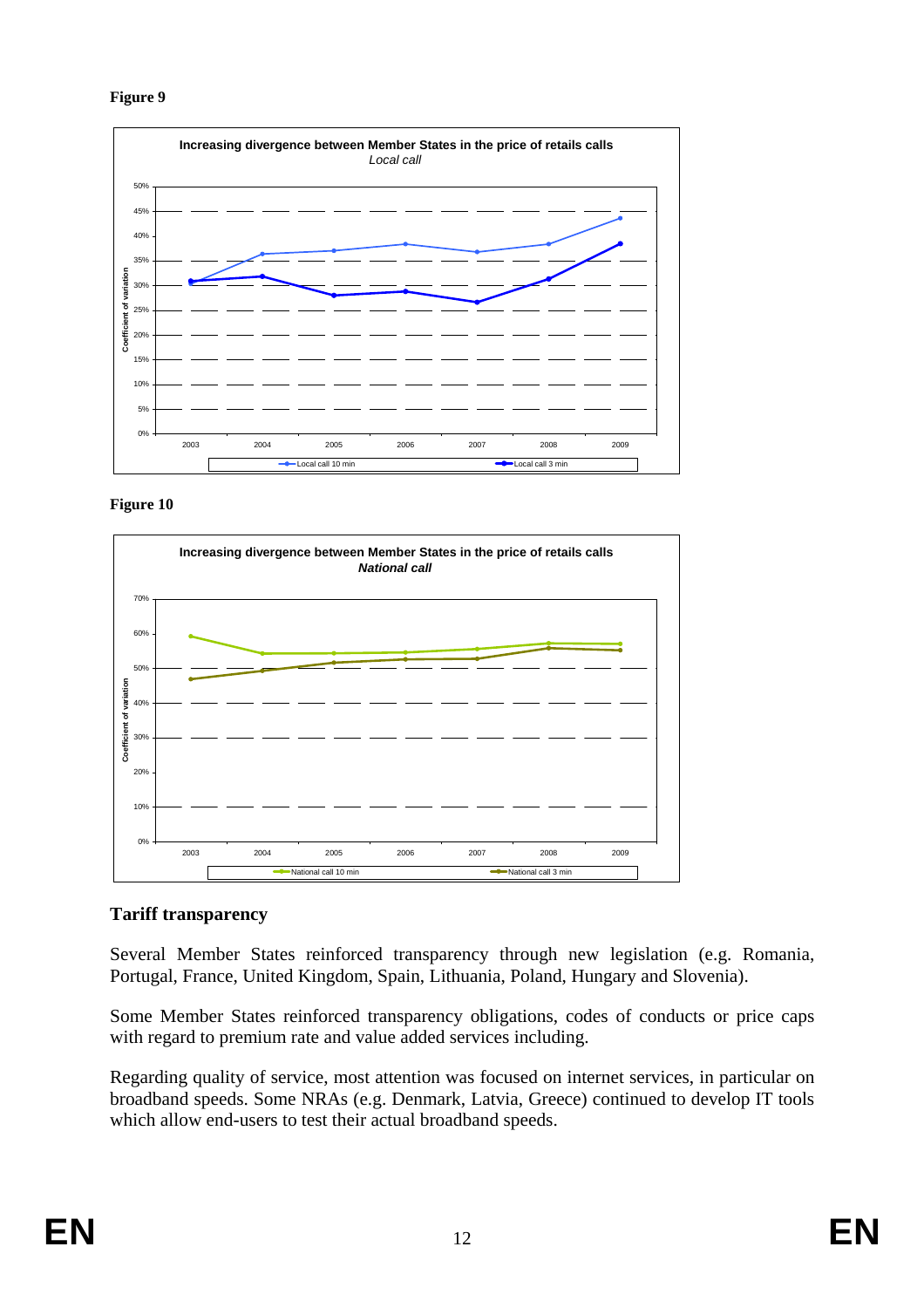The revised regulatory framework further strengthens the requirement to provide transparent information on prices and service conditions.

# **Universal service**

Actions taken with regard to universal services are twofold. First, several Member States carried out new designation procedures for some or all elements of existing universal service obligations. Second, Member States increasingly considered including broadband services within the scope of universal service. In a number of Member States, universal service is still provided under a transitional regime or via legislation without a designation procedure. The Commission has emphasised the need to carry out designations swiftly. Although the number of requests for compensation is increasing, the financing mechanism for universal service has not been activated in most Member States. Due to administrative delays, court proceedings or updates of net cost calculation methodologies, compensation through a Universal Service fund is only in place in France, the Czech Republic and Romania.

Several Member States have been relaxing obligations relating to services which are delivered by the market or which are considered to be of declining significance. For instance, in the Czech Republic, Estonia, Italy, Finland, Ireland and Austria no undertaking is designated to provide comprehensive directories and directory enquiry services. In Germany, Luxembourg and Sweden universal service is provided without a formal designation.

Infringement proceedings for incorrect implementation are still pending against Belgium, Portugal and Spain. Moreover, the Danish financing mechanism is currently under scrutiny.

# **Users' access to the Internet and network management**

The digital economy builds on the availability of innovative services and applications. The revised regulatory framework strengthens transparency requirements and provides the NRAs with powers to set quality of service parameters so as to prevent the degradation of services and the hindering or slowing down of traffic. Net neutrality has been identified as an issue in some Member States mainly in the context of mobile operators either preventing access or applying differentiated pricing strategies to VoIP services. In some Member States legislative initiatives to protect intellectual property rights sparked a debate on how to strike a balance between end-users' rights and the need to safeguard the legitimate interests of intellectual property rights owners. The Commission will, in line with its Declaration to the European Parliament<sup> $19$ </sup>, keep developments under close scrutiny.

# **Number portability**

Number portability is now available in all Member States. The timing and the level of charges are important factors affecting the porting of numbers. Significant reductions in time limits were introduced (Portugal, Netherlands, Slovakia, Poland, Czech Republic) or were planned. The average porting times for mobile and fixed numbers in October 2009 was 4.1 days and 5.9 days compared with 8.5 and 7.5 days in October 2008, respectively. Improvement is needed as the revised regulatory framework requires that porting be carried out within one working day.

<sup>19</sup> OJ L 337, 18.12.2009, p.37-69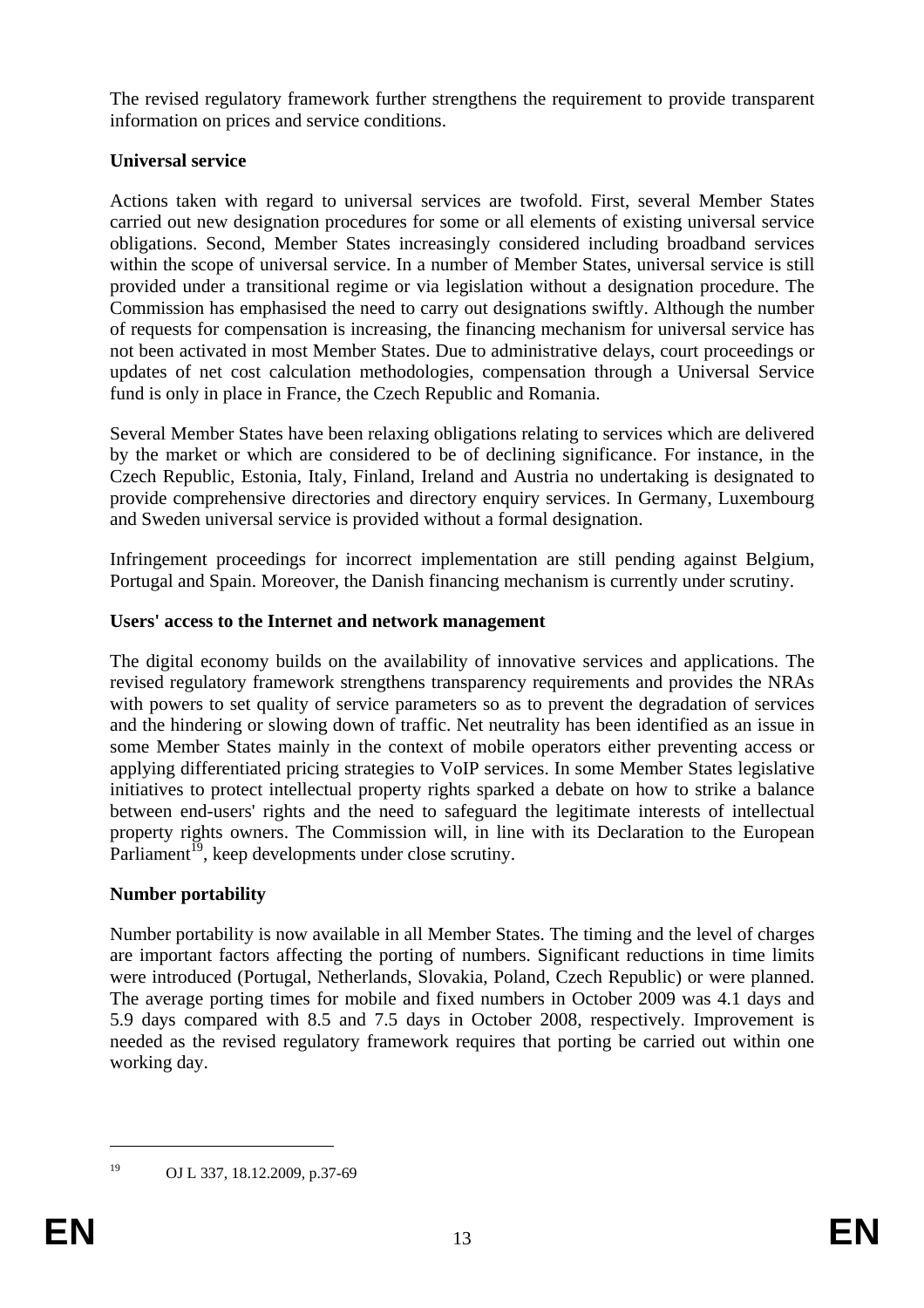

#### **Figure 12**



Whilst in some countries no wholesale charges for fixed numbers are levied, in Slovakia operators charge each other €50. For mobile numbers, no wholesale charges are applied in seven Member States in contrast to the high charges of €33 and €21 in Slovakia and the Czech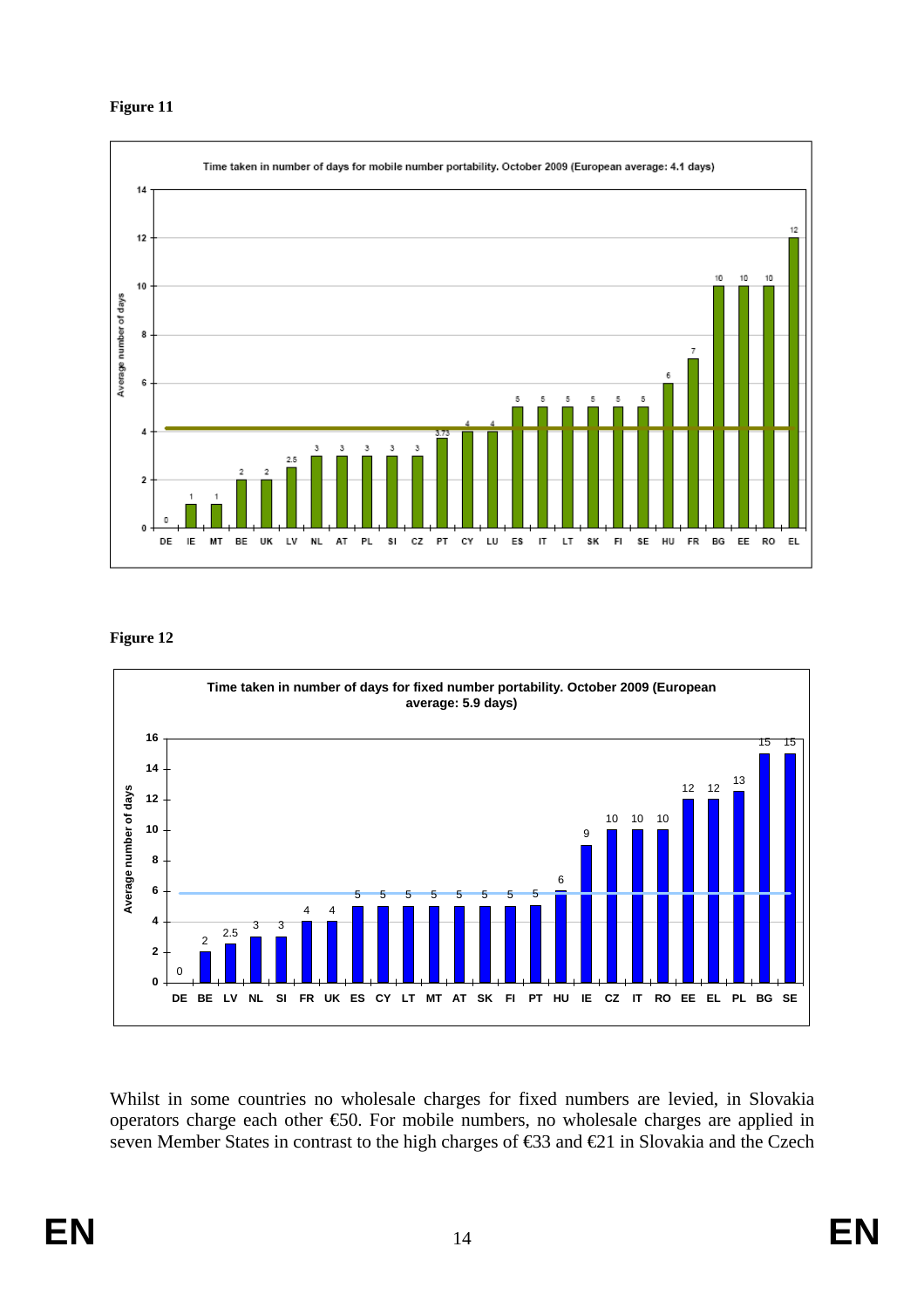Republic. In some Member States customers are also charged at retail level for porting numbers. Such charges deter people from requesting number portability.

## **European emergency number 112**

The Commission remains committed to guarantee the safety of European citizens when travelling abroad through the availability of the EU wide emergency number 112. In the vast majority of cases the provision of 112 services is now compliant with European law.

The Commission's services are currently investigating issues related to the availability of caller location information in some Member States. An infringement is still pending against Italy regarding the provision of caller location information

Member States must ensure that citizens are informed about the availability of 112. Currently, only one out of four EU citizens is aware that they can call 112 across the EU. A number of measures have also recently been taken at the European level in order to enhance public awareness<sup>20</sup>. In February 2009, the Commission, the European Parliament and the Council declared 11 February as the 'European 112 Day'. According to the Roaming Regulation, mobile phone users receive an SMS on the availability of 112 when they travel abroad.

The revised regulatory framework further reinforces the provisions relating to caller location information and awareness raising, and the Commission will continue to work with Member States to ensure that European citizens reap the full benefits of the single European emergency number.

# **ePrivacy**

National rules on privacy should be fit for purpose in the new digital economy. The Commission launched infringement proceedings against the UK for incorrectly transposing EU rules on confidentiality of communications. The issues involve user consent, lack of sanctions in the case of infringements and absence of an independent authority to supervise interception activities. Other Member States are taking measures to ensure the integrity and security of electronic communications (e.g. Malta, Sweden) and to raise awareness about online security risks (Slovakia, the Netherlands, Sweden).

A recent study<sup>21</sup> on actions to deal with spam, spyware and malicious software confirms the need for the legislative changes which are included in the revised regulatory framework. These changes include clearer and more consistent enforcement rules and dissuasive sanctions, better cross-border cooperation, and adequate resources for national authorities in charge of protecting citizens' online privacy.

The Commission will continue working to enhance consumer trust and confidence so that the full potential of the EU digital economy can be exploited.

<sup>&</sup>lt;sup>20</sup> http://ec.europa.eu/information\_society/activities/112/index\_en.htm

http://ec.europa.eu/information\_society/policy/ecomm/doc/library/ext\_studies/privacy\_trust\_po licies/spam\_spyware\_legal\_study2009final.pdf